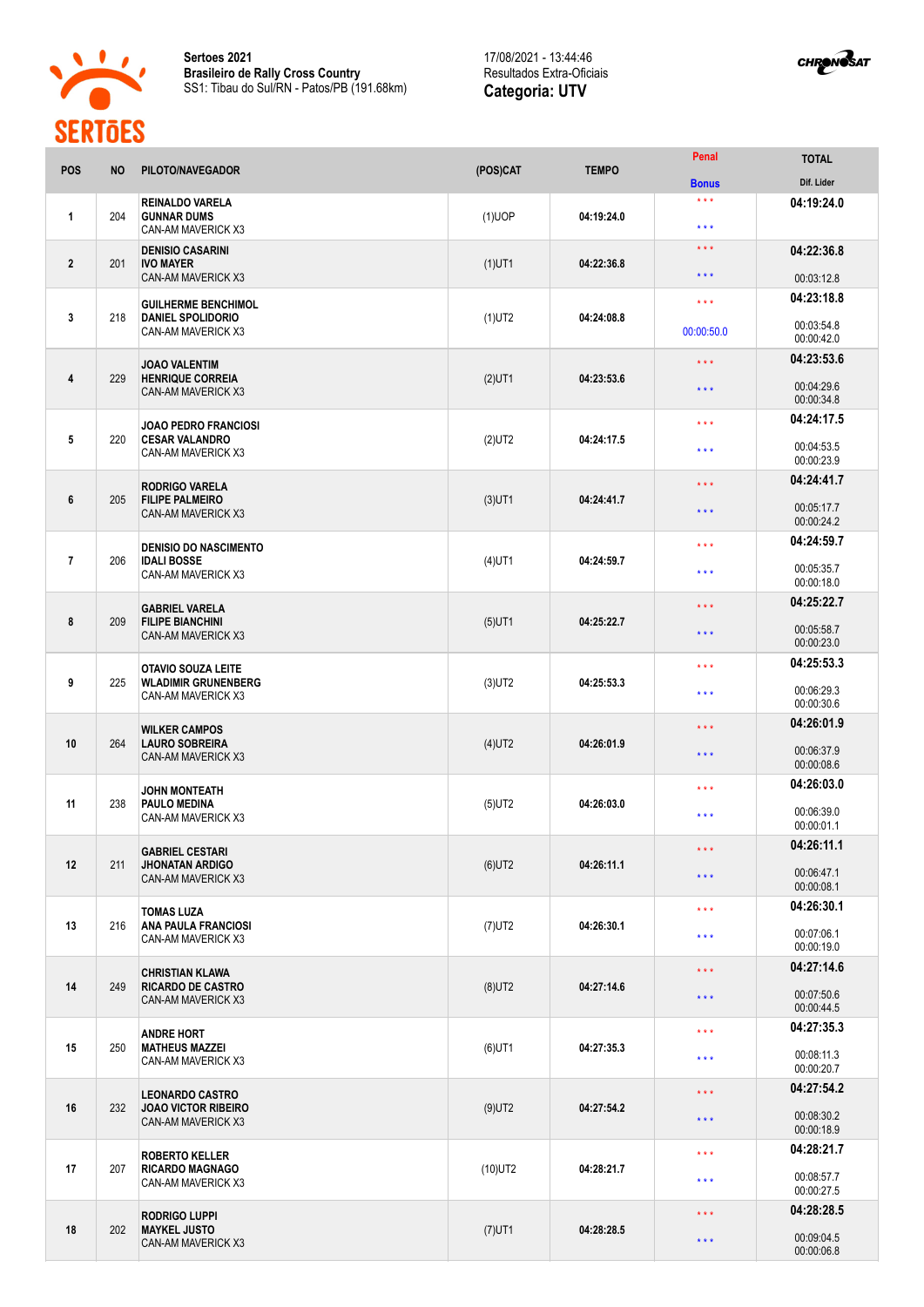| 19 | 231 | <b>CRISTIAN DOMECG</b><br><b>JOAO LUIS STAL</b>                              | $(11)$ UT2 | 04:28:33.7 | $***$                   | 04:28:33.7               |
|----|-----|------------------------------------------------------------------------------|------------|------------|-------------------------|--------------------------|
|    |     | CAN-AM MAVERICK X3                                                           |            |            | $\star \star \star$     | 00:09:09.7<br>00:00:05.2 |
|    |     | <b>GUSTAVO ZANFORLIN</b>                                                     |            |            | $\star$ $\star$ $\star$ | 04:28:54.7               |
| 20 | 235 | <b>ANDRE MUNHOZ</b><br>CAN-AM MAVERICK X3                                    | $(12)$ UT2 | 04:28:54.7 | $\star\star\star$       | 00:09:30.7<br>00:00:21.0 |
| 21 |     | <b>THIAGO TORRES</b>                                                         |            | 04:29:21.2 | $\star \star \star$     | 04:29:21.2               |
|    | 219 | <b>EDUARDO SHIGA</b><br>POLARIS TURBO S                                      | $(13)$ UT2 |            | $***$                   | 00:09:57.2<br>00:00:26.5 |
|    |     | <b>JOAO MONTEIRO</b>                                                         |            |            | 00:02:00.0              | 04:29:26.1               |
| 22 | 267 | <b>VICTOR HUGO MELO</b><br>CAN-AM MAVERICK X3                                | $(8)$ UT1  | 04:27:26.1 | $\star\star\star$       | 00:10:02.1<br>00:00:04.9 |
| 23 | 237 | <b>ALEX BUCHHEIM</b><br><b>MIGUEL FALCAO</b>                                 | $(1)$ UOV  | 04:30:17.0 | $\star \star \star$     | 04:30:17.0               |
|    |     | CAN-AM MAVERICK X3                                                           |            |            | $\star \star \star$     | 00:10:53.0<br>00:00:50.9 |
| 24 | 221 | <b>JOSE RUFINO NETO</b><br><b>JOSE ARISTOTELES FIUZA</b>                     | $(2)$ UOP  | 04:30:34.3 | $\star \star \star$     | 04:30:34.3               |
|    |     | CAN-AM MAVERICK X3                                                           |            |            | $\star$ $\star$ $\star$ | 00:11:10.3<br>00:00:17.3 |
|    |     | <b>CASEY CURRIE</b>                                                          |            |            | $\star \star \star$     | 04:30:45.5               |
| 25 | 278 | <b>SEAN LAXON</b><br>POLARIS RZR PRO XP                                      | $(9)$ UT1  | 04:30:45.5 | $\star \star \star$     | 00:11:21.5<br>00:00:11.2 |
|    |     | <b>ARISTIDES MAFRA</b>                                                       |            |            | $\star$ $\star$ $\star$ | 04:30:46.6               |
| 26 | 217 | <b>BRENO REZENDE</b><br>CAN-AM MAVERICK X3                                   | $(10)$ UT1 | 04:30:46.6 | $\star$ $\star$ $\star$ | 00:11:22.6<br>00:00:01.1 |
|    | 252 | <b>MARCOS FINATO</b>                                                         |            |            | $\star \star \star$     | 04:30:52.5               |
| 27 |     | <b>GUILHERME HOLANDA</b><br>CAN-AM MAVERICK X3                               | $(2)$ UOV  | 04:30:52.5 | $\star \star \star$     | 00:11:28.5<br>00:00:05.9 |
|    |     | <b>AUGUSTO MONTANI</b>                                                       |            |            | $\star$ $\star$ $\star$ | 04:31:28.8               |
| 28 | 226 | <b>HUMBERTO RIBEIRO</b><br>CAN-AM MAVERICK X3                                | $(14)$ UT2 | 04:31:28.8 | $\star$ $\star$ $\star$ | 00:12:04.8<br>00:00:36.3 |
| 29 |     | <b>EDU PIANO</b><br><b>SOLON MENDES</b>                                      | $(3)$ UOP  | 04:31:39.0 | $\star \star \star$     | 04:31:39.0               |
|    | 214 | CAN-AM MAVERICK X3                                                           |            |            | $\star \star \star$     | 00:12:15.0<br>00:00:10.2 |
|    |     | <b>ADRIANO BENVENUTTI</b>                                                    |            |            | $\star$ $\star$ $\star$ | 04:31:47.6               |
| 30 | 246 | <b>RICARDO ROCHA</b><br>CAN-AM MAVERICK X3                                   | $(4)$ UOP  | 04:31:47.6 | $\star$ $\star$ $\star$ | 00:12:23.6<br>00:00:08.6 |
| 31 | 223 | <b>LUIS TIBURCIO DE MELO</b><br><b>ARTUR TEIXEIRA</b>                        | $(15)$ UT2 | 04:32:03.0 | $\star$ $\star$ $\star$ | 04:32:03.0               |
|    |     | CAN-AM MAVERICK X3                                                           |            |            | $\star$ $\star$ $\star$ | 00:12:39.0<br>00:00:15.4 |
|    |     | <b>RICARDO GALLI</b>                                                         |            |            | $\star$ $\star$ $\star$ | 04:32:12.5               |
| 32 | 259 | <b>ARTHUR GOMES CARNEIRO</b><br>CAN-AM MAVERICK X3                           | $(1)$ UT3  | 04:32:12.5 | $***$                   | 00:12:48.5<br>00:00:09.5 |
|    |     | <b>ARNALDO MONTEIRO</b>                                                      |            |            | $\star$ $\star$ $\star$ | 04:32:21.3               |
| 33 | 279 | <b>NUNO MORAIS</b><br>CAN-AM MAVERICK X3                                     | $(3)$ UOV  | 04:32:21.3 | $\star\star\star$       | 00:12:57.3<br>00:00:08.8 |
| 34 | 257 | PEDRO MAC DOWELL<br><b>CAIO SPOLIDORIO</b>                                   |            | 04:32:50.7 | $\star$ $\star$ $\star$ | 04:32:50.7               |
|    |     | CAN-AM MAVERICK X3                                                           | $(2)$ UT3  |            | $\star$ $\star$ $\star$ | 00:13:26.7<br>00:00:29.4 |
|    |     | <b>PEDROQUEIROLO</b>                                                         |            |            | $\star$ $\star$ $\star$ | 04:33:26.6               |
| 35 | 260 | <b>GUILHERME TROMBINI</b><br>CAN-AM MAVERICK X3                              | $(5)$ UOP  | 04:33:26.6 | $\star\star\star$       | 00:14:02.6<br>00:00:35.9 |
|    | 227 | <b>MATHEUS GERMINIANI</b><br><b>JOAO SCHNORNBERGER</b><br>CAN-AM MAVERICK X3 | $(3)$ UT3  | 04:31:13.9 | 00:03:00.0              | 04:34:13.9               |
| 36 |     |                                                                              |            |            | $\star\star\star$       | 00:14:49.9<br>00:00:47.3 |
|    |     | <b>THIAGO FRAGA</b>                                                          |            |            | $\star \star \star$     | 04:35:10.2               |
| 37 | 262 | <b>ALVARO AMARANTE</b><br>CAN-AM MAVERICK X3                                 | $(4)$ UT3  | 04:35:10.2 | $\star\star\star$       | 00:15:46.2<br>00:00:56.3 |
|    |     | <b>BRUNO LEONARDO</b><br>PEDRO EURICO<br>CAN-AM MAVERICK X3                  | $(5)$ UT3  |            | $\star \star \star$     | 04:35:31.4               |
| 38 | 240 |                                                                              |            | 04:35:31.4 | $\star$ $\star$ $\star$ | 00:16:07.4<br>00:00:21.2 |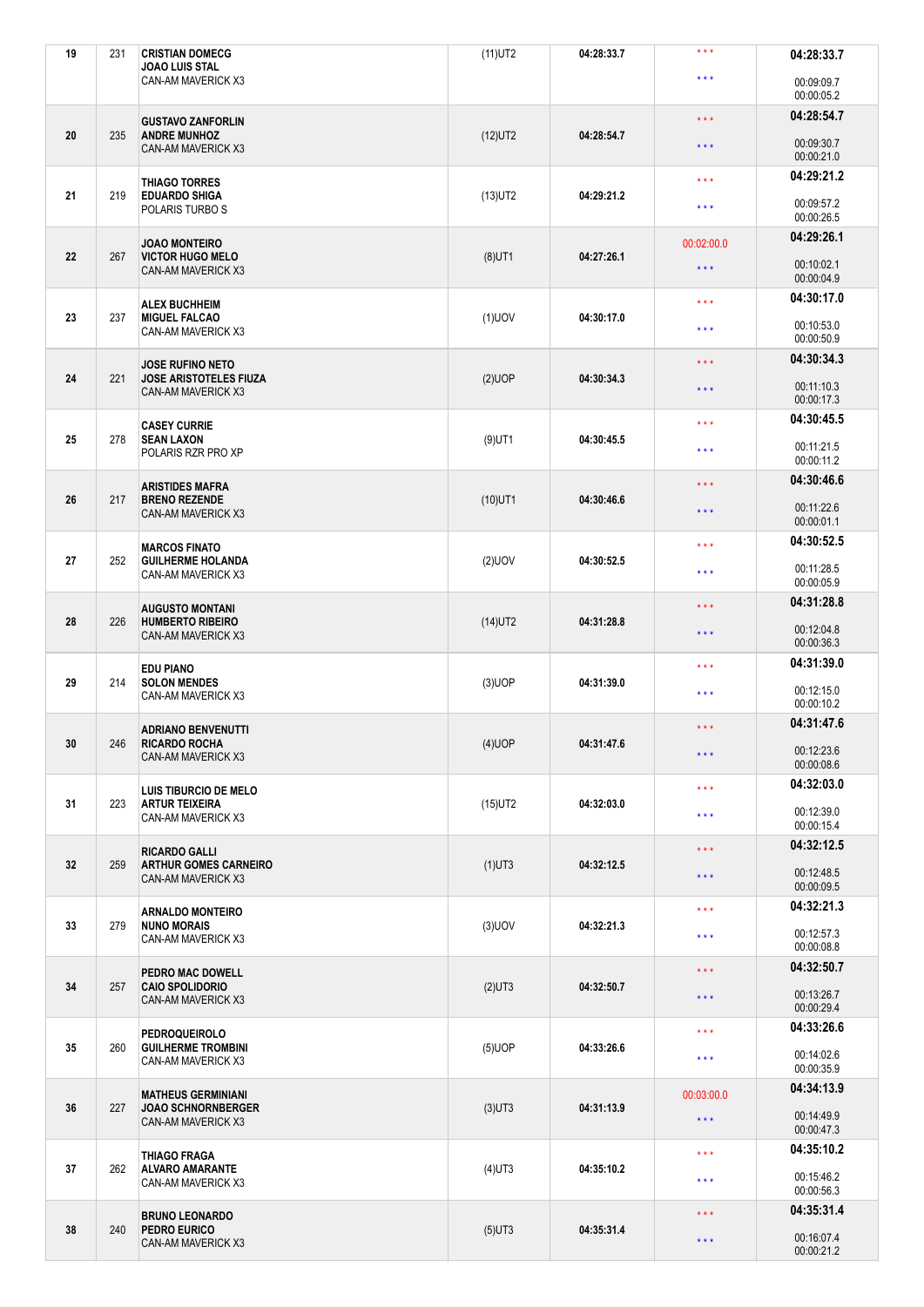| 39 | 272 | <b>JOAO DIAS</b><br><b>JOAO FILIPE</b>                | $(11)$ UT1 | 04:29:21.1 | 00:08:00.0              | 04:37:21.1               |
|----|-----|-------------------------------------------------------|------------|------------|-------------------------|--------------------------|
|    |     | CAN-AM MAVERICK X3                                    |            |            | $\star \star \star$     | 00:17:57.1<br>00:01:49.7 |
|    |     | <b>WANDER GARCEZ</b>                                  |            |            | $\star \star \star$     | 04:37:23.4               |
| 40 | 244 | <b>FABIO ZELLER</b><br>CAN-AM MAVERICK X3             | $(4)$ UOV  | 04:37:46.4 | 00:00:23.0              | 00:17:59.4<br>00:00:02.3 |
|    |     | <b>MARKUS DE WIT</b>                                  |            | 04:37:40.8 | $\star \star \star$     | 04:37:40.8               |
| 41 | 215 | <b>GIOVANI BORDIN</b><br>CAN-AM MAVERICK X3           | $(16)$ UT2 |            | $\star \star \star$     | 00:18:16.8<br>00:00:17.4 |
|    |     | <b>CRISTIANO BATISTA</b>                              |            |            | $\star \star \star$     | 04:37:42.0               |
| 42 | 210 | <b>ROBLEDO NICOLETTI</b><br>CAN-AM MAVERICK X3        | $(6)$ UOP  | 04:37:42.0 | $\star \star \star$     | 00:18:18.0<br>00:00:01.2 |
| 43 | 285 | <b>JORGE WAGENFUHR</b><br><b>RODRIGO KHEZAM</b>       | $(5)$ UOV  | 04:37:45.9 | $***$                   | 04:37:45.9               |
|    |     | CAN-AM MAVERICK X3                                    |            |            | $\star$ $\star$ $\star$ | 00:18:21.9<br>00:00:03.9 |
| 44 | 224 | <b>NELSON PIQUET</b><br><b>FLAVIO FRANCA</b>          | $(17)$ UT2 | 04:38:31.7 | $\star \star \star$     | 04:38:31.7               |
|    |     | <b>CAN-AM MAVERICK X3</b>                             |            |            | $\star \star \star$     | 00:19:07.7<br>00:00:45.8 |
|    |     | <b>LEANDRO TORRES</b>                                 |            |            | $\star \star \star$     | 04:39:41.3               |
| 45 | 208 | <b>JOAO ARENA</b><br>POLARIS TURBO S                  | $(7)$ UOP  | 04:39:41.3 | $\star \star \star$     | 00:20:17.3<br>00:01:09.6 |
|    |     | <b>LUIS CARLOS NACIF</b>                              |            |            | $\star \star \star$     | 04:39:46.8               |
| 46 | 269 | <b>FAUSTO DALLAPE</b><br>CAN-AM MAVERICK X3           | $(6)$ UOV  | 04:39:46.8 | $\star \star \star$     | 00:20:22.8<br>00:00:05.5 |
|    |     | <b>EUCLIDES BENVENUTI</b>                             |            |            | $\star \star \star$     | 04:40:06.1               |
| 47 | 251 | <b>HENRY RITTER</b><br>CAN-AM MAVERICK X3             | $(7)$ UOV  | 04:40:06.1 | $\star \star \star$     | 00:20:42.1<br>00:00:19.3 |
|    |     | <b>MARYO KEMPES</b>                                   |            |            | $\star$ $\star$ $\star$ | 04:40:48.6               |
| 48 | 255 | <b>JOSE DE DEUS BARBOSA</b><br>CAN-AM MAVERICK X3     | $(6)$ UT3  | 04:42:39.6 | 00:01:51.0              | 00:21:24.6<br>00:00:42.5 |
|    |     | <b>SILVIO MARTINS</b>                                 |            |            | $\star \star \star$     | 04:41:22.1               |
|    |     |                                                       |            |            |                         |                          |
| 49 | 233 | <b>WINICIUS MARTINS</b><br>CAN-AM MAVERICK X3         | $(8)$ UOV  | 04:42:33.1 | 00:01:11.0              | 00:21:58.1<br>00:00:33.5 |
|    |     | <b>LELIO CARNEIRO</b>                                 |            |            | $\star$ $\star$ $\star$ | 04:41:30.8               |
| 50 | 243 | <b>WEBERTH MOREIRA</b><br>CAN-AM MAVERICK X3          | $(7)$ UT3  | 04:41:30.8 | $\star$ $\star$ $\star$ | 00:22:06.8<br>00:00:08.7 |
|    |     | <b>LEANDRO FRACASSI</b>                               |            |            | $\star \star \star$     | 04:43:53.9               |
| 51 | 253 | <b>EDU COSTA</b><br>CAN-AM MAVERICK X3                | $(8)$ UT3  | 04:43:53.9 | $\star$ $\star$ $\star$ | 00:24:29.9<br>00:02:23.1 |
|    |     | <b>HELENA DEYAMA</b>                                  |            |            | $\star \star \star$     | 04:45:59.1               |
| 52 | 248 | <b>CRISTINA POSSETTI</b><br>CAN-AM MAVERICK X3        | $(9)$ UOV  | 04:45:59.1 | $\star\star\star$       | 00:26:35.1<br>00:02:05.2 |
|    |     | <b>RICARDO FRAGNANI</b>                               |            |            | $\star \star \star$     | 04:48:59.6               |
| 53 | 258 | <b>FERNANDO HENRIQUE BETTIN</b><br>CAN-AM MAVERICK X3 | $(9)$ UT3  | 04:48:59.6 | $\star$ $\star$ $\star$ | 00:29:35.6<br>00:03:00.5 |
|    |     | <b>DALTRO MARONEZI</b>                                |            |            | 00:02:00.0              | 04:49:23.4               |
| 54 | 263 | <b>LUCIANI MARONEZI</b><br>CAN-AM MAVERICK X3         | $(10)$ UOV | 04:47:23.4 | $\star$ $\star$ $\star$ | 00:29:59.4<br>00:00:23.8 |
|    |     | <b>DIOGO DE MESQUITA</b>                              |            |            | $\star \star \star$     | 04:51:22.0               |
| 55 | 234 | <b>DECO MUNIZ</b><br>CAN-AM MAVERICK X3               | $(18)$ UT2 | 04:51:22.0 | $\star \star \star$     | 00:31:58.0<br>00:01:58.6 |
|    |     | PAULO CLOSS                                           |            |            | 00:01:00.0              | 04:52:15.9               |
| 56 | 276 | <b>PAULO EDGAR CLOSS</b><br>CAN-AM MAVERICK X3        | $(11)$ UOV | 04:51:15.9 | $\star\star\star$       | 00:32:51.9<br>00:00:53.9 |
|    |     | <b>CARLOS EDUARDO MELO</b>                            |            |            | $\star \star \star$     | 04:53:38.6               |
| 57 | 241 | <b>GEORGE MARTINS</b><br>CAN-AM MAVERICK X3           | $(8)$ UOP  | 04:53:38.6 | $\star\star\star$       | 00:34:14.6<br>00:01:22.7 |
| 58 | 281 | <b>GILVANDO BARBOSA</b><br><b>GEORGE HAMILTON</b>     | $(10)$ UT3 | 04:55:10.3 | $\star \star \star$     | 04:55:10.3               |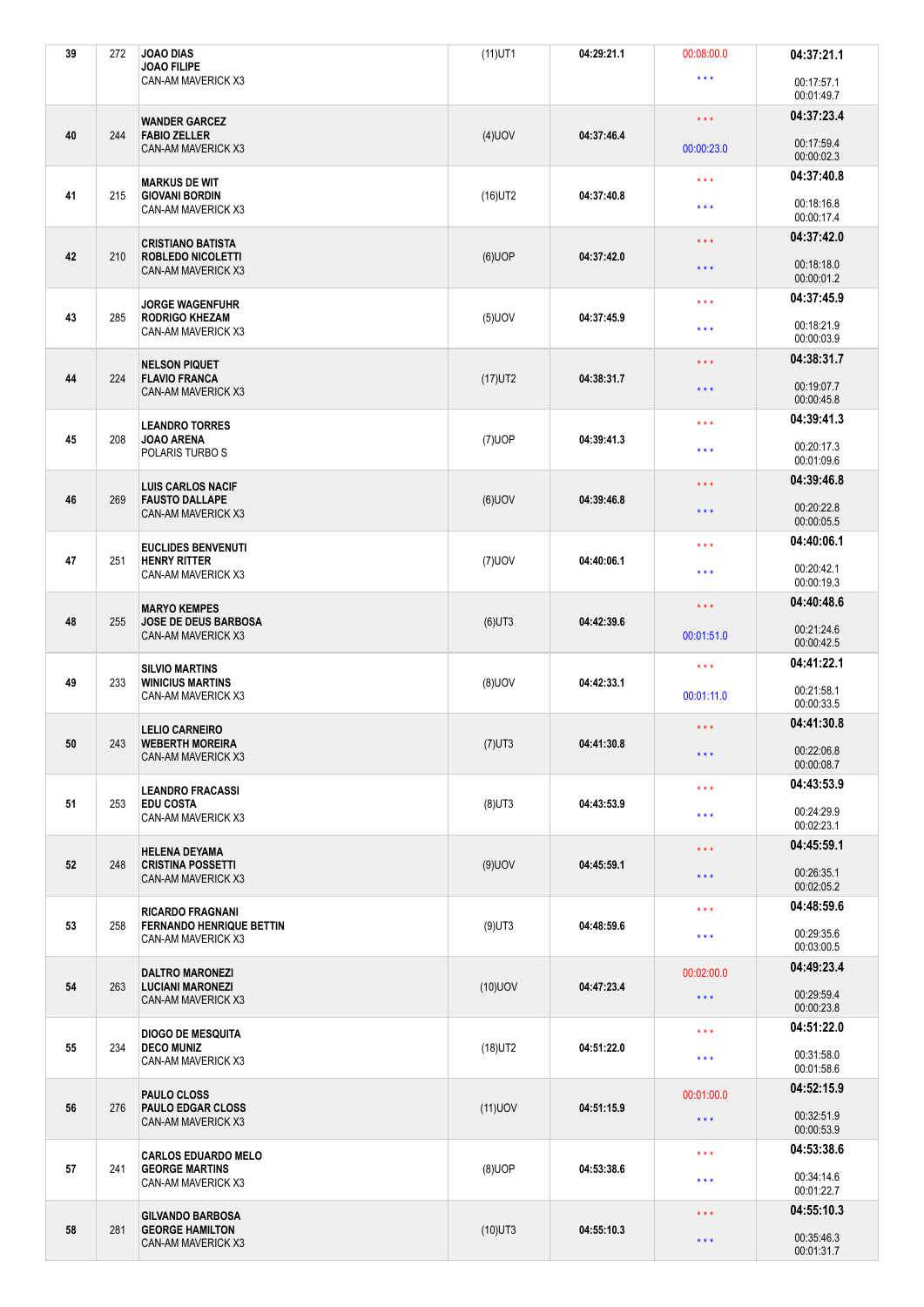| 59 | 274 | JOSE DAGOBERTO DE MELO<br><b>HUGO DE ARAUJO</b>           | $(19)$ UT2 | 04:51:31.7 | 00:04:00.0              | 04:55:31.7               |
|----|-----|-----------------------------------------------------------|------------|------------|-------------------------|--------------------------|
|    |     | CAN-AM MAVERICK X3                                        |            |            | $\star \star \star$     | 00:36:07.7<br>00:00:21.4 |
|    |     | PEDRO HENRIQUE TEIXEIRA                                   |            |            | $\star \star \star$     | 04:57:07.5               |
| 60 | 256 | <b>PAULO HENRIQUE COSTA</b><br>CAN-AM MAVERICK X3         | $(11)$ UT3 | 04:57:07.5 | $\star$ $\star$ $\star$ | 00:37:43.5<br>00:01:35.8 |
| 61 | 266 | <b>GLAUBER FERNANDES</b><br><b>CLAUDIA GRANDI</b>         |            | 04:59:09.5 | $\star$ $\star$ $\star$ | 04:59:09.5               |
|    |     | CAN-AM MAVERICK X3                                        | $(12)$ UT3 |            | $\star \star \star$     | 00:39:45.5<br>00:02:02.0 |
|    |     | <b>RICARDO CABRAL</b>                                     |            |            | $\star$ $\star$ $\star$ | 05:02:15.7               |
| 62 | 287 | <b>PAULO CAMPELO</b><br><b>CAN-AM MAVERICK X3</b>         | $(20)$ UT2 | 05:02:15.7 | $\star \star \star$     | 00:42:51.7<br>00:03:06.2 |
| 63 | 280 | <b>ITALO SANTIAGO</b><br><b>LINCOLN DIEGO CIRQUEIRA</b>   |            | 05:05:14.3 | $\star \star \star$     | 05:05:14.3               |
|    |     | CAN-AM MAVERICK X3                                        | $(13)$ UT3 |            | $\star$ $\star$ $\star$ | 00:45:50.3<br>00:02:58.6 |
| 64 | 273 | <b>EDUARDO MARINI</b><br><b>GABRIEL MARTINS</b>           | $(21)$ UT2 | 05:07:18.2 | 00:05:00.0              | 05:12:18.2               |
|    |     | CAN-AM MAVERICK X3                                        |            |            | $\star \star \star$     | 00:52:54.2<br>00:07:03.9 |
|    |     | <b>CAROLINA HANISCH</b>                                   |            |            | $\star\star\star$       | 05:31:59.6               |
| 65 | 282 | <b>CAMILA HANISCH</b><br>CAN-AM MAVERICK X3               | $(22)$ UT2 | 05:31:59.6 | $\star \star \star$     | 01:12:35.6<br>00:19:41.4 |
|    |     | <b>LEONARDO ISHIZUKA</b>                                  |            |            | $\star$ $\star$ $\star$ | 05:36:23.7               |
| 66 | 291 | <b>CLAUDIO BIENEMANN</b><br>CAN-AM MAVERICK X3            | $(14)$ UT3 | 05:36:23.7 | $\star \star \star$     | 01:16:59.7<br>00:04:24.1 |
|    |     | <b>ALEXANDRE MIGUEL</b>                                   |            |            | $\star \star \star$     | 05:39:36.1               |
| 67 | 277 | <b>FAUSTO MOTA</b><br>CAN-AM MAVERICK X3                  | $(12)$ UT1 | 05:39:36.1 | $\star \star \star$     | 01:20:12.1<br>00:03:12.4 |
|    |     | <b>RICARDO MARIOTTI</b>                                   |            |            | 00:35:00.0              | 06:15:00.0               |
| 68 | 268 | <b>GABRIEL BISSOTTO</b><br>CAN-AM MAVERICK X3             | $(12)$ UOV | 05:40:00.0 | $\star$ $\star$ $\star$ | 01:55:36.0<br>00:35:23.9 |
| 69 |     | <b>FILIPE CAMEIRINHA</b><br><b>NUNO MIGUEL FERNANDES</b>  |            | 05:40:00.0 | 00:40:00.0              | 06:20:00.0               |
|    | 271 | CAN-AM MAVERICK X3                                        | $(13)$ UT1 |            | $\star$ $\star$ $\star$ | 02:00:36.0<br>00:05:00.0 |
|    |     | ROBERTO VILELA FRANCA                                     |            |            | 01:03:00.0              | 06:32:16.1               |
| 70 | 270 | <b>ROSANA DE LIMA SOARES</b><br><b>CAN-AM MAVERICK X3</b> | $(15)$ UT3 | 05:29:16.1 | $\star$ $\star$ $\star$ | 02:12:52.1<br>00:12:16.1 |
| 71 | 222 | <b>FABIO PIRONDI</b><br><b>MARCELO RITTER</b>             | $(23)$ UT2 | 05:40:00.0 | 01:11:00.0              | 06:51:00.0               |
|    |     | CAN-AM MAVERICK X3                                        |            |            | $\star$ $\star$ $\star$ | 02:31:36.0<br>00:18:43.9 |
|    |     | <b>DANIEL GONCALVES</b>                                   |            |            | 01:25:00.0              | 07:05:00.0               |
| 72 | 247 | <b>MARCELO CARESTIATO</b><br>CAN-AM MAVERICK X3           | $(13)$ UOV | 05:40:00.0 | $\star$ $\star$ $\star$ | 02:45:36.0<br>00:14:00.0 |
|    |     | <b>MIGUEL MARIOTTI</b>                                    |            |            | 01:26:00.0              | 07:06:00.0               |
| 73 | 245 | <b>CLAUDIO RIESER</b><br>CAN-AM MAVERICK X3               | $(16)$ UT3 | 05:40:00.0 | $\star$ $\star$ $\star$ | 02:46:36.0<br>00:01:00.0 |
| 74 | 212 | <b>ALLAN CESTARI</b><br><b>WEIDNER MOREIRA</b>            |            | 05:40:00.0 | 01:47:00.0              | 07:27:00.0               |
|    |     | CAN-AM MAVERICK X3                                        | $(9)$ UOP  |            | $\star$ $\star$ $\star$ | 03:07:36.0<br>00:21:00.0 |
|    |     | <b>WAGNER JOVENAL</b>                                     |            |            | 05:00:00.0              | 10:40:00.0               |
| 75 | 242 | <b>FLAVIO TOLEDO</b><br>CAN-AM MAVERICK X3                | $(17)$ UT3 | 05:40:00.0 | $\star \star \star$     | 06:20:36.0<br>03:13:00.0 |
|    |     | <b>KAIQUE BENTIVOGLIO</b>                                 |            |            | 05:45:00.0              | 11:25:00.0               |
| 76 | 213 | <b>ARMANDO MIRANDA</b><br>POLARIS RZR PRO XP              | $(24)$ UT2 | 05:40:00.0 | $\star\star\star$       | 07:05:36.0<br>00:45:00.0 |
|    |     | <b>VINICIUS CASTRO</b>                                    |            |            | 05:45:00.0              | 11:25:00.0               |
| 77 | 230 | ROGERIO ALMEIDA<br>CAN-AM MAVERICK X3                     | $(25)$ UT2 | 05:40:00.0 | $\star$ $\star$ $\star$ | 07:05:36.0<br>00:00:00.0 |
|    |     | <b>MARCELO WEYNE</b>                                      |            |            | 05:45:00.0              | 11:25:00.0               |
| 78 | 286 | <b>ANDRE BALLA</b><br>CAN-AM MAVERICK X3                  | $(14)$ UOV | 05:40:00.0 | $\star$ $\star$ $\star$ | 07:05:36.0<br>00:00:00.0 |